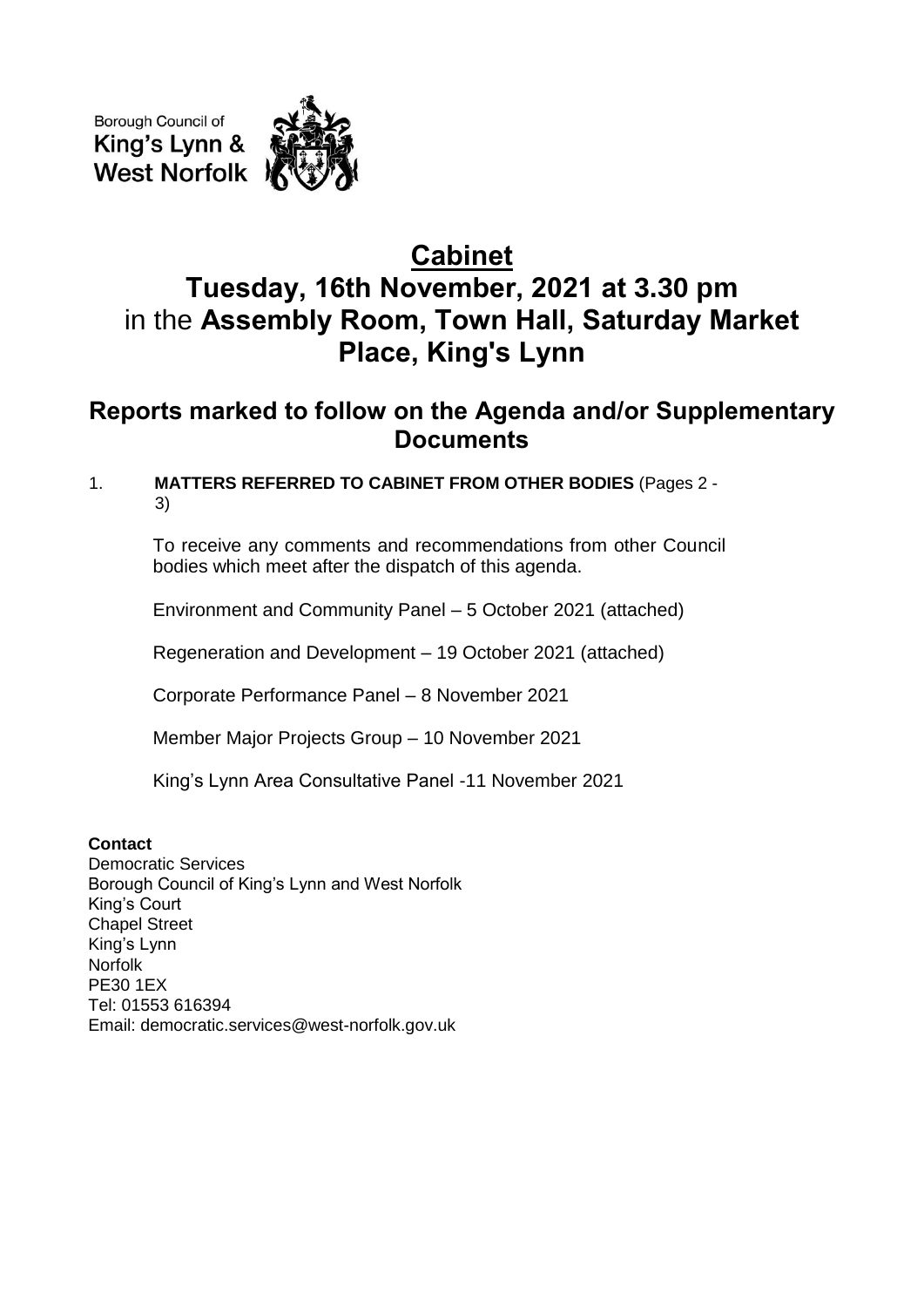# Agenda Item 9

#### **RECOMMENDATIONS TO CABINET 16 NOVEMBER 2021 FROM THE ENVIRONMENT AND COMMUNITY PANEL MEETING HELD ON 9 NOVEMBER 2021**

### **EC47: GAMBLING ACT STATEMENT OF PRINCIPLES**

#### [Click here to view the recording of this item on You Tube.](https://youtu.be/0C2Rb3VgbeU?t=304)

The Environmental Health Manager presented the Cabinet report and explained that the Gambling Act 2005 required every local authority to publish a statement of principles each three year period. The current policy was approved by Full Council on 29<sup>th</sup> November 2018. This report updated the Statement of Principles in line with the consultation process and amendments to the statutory provisions and guidance issued by the Gambling Commission.

The Chair thanked the Environmental Health Manager for the report and invited questions and comments from the Panel.

Councillor Joyce referred to fixed term betting odds terminals and highlighted that the reduction in stake had helped. He was disappointed that no response to the consultation had been received from the Chief of Police.

The Environmental Health Manager explained that the lack of consultation response could be because consultees had no comments to add and were satisfied with the Statement of Principles as amended.

**RESOLVED:** That the Environment and Community Panel support the recommendations to Cabinet as follows:

That the Council be invited to adopt the Statement of Principles in accordance with the requirements of the Gambling Act 2005.

### **EC51: CLEAN NEIGHBOURHOODS, FLY TIPPING AND ENVIRONMENTAL ENFORCEMENT**

[Click here to view the recording of this item on You Tube.](https://youtu.be/0C2Rb3VgbeU?t=5884)

Officers presented the report which looked to prioritise and improve the response to dumped waste along with improving the education of residents and visitors, supporting community litter-picks and other initiatives, whilst dealing firmly with those who were intent on illegally discarding their waste through enforcement.

The Chair thanked officers for the report and invited questions and comments as summarised below.

Councillor Bubb asked if there would be a small charge for removal of items larger than black sacks. The Waste and Recycling Manager explained that the ability to remove larger items for a charge would be considered during the future development of the scheme.

Councillor Bambridge asked what the situation was for end of tenancy clearances and the Waste and Recycling Manager explained that this was considered to be commercial waste.

Councillor Devereux welcomed the proposals and referred to the removal of dead seals which had previously caused problems due to land ownership. He also asked if work would be carried out with farmers to make waste disposal easier. The Waste and Recycling Manager explained that the ability to offer chargeable services to farmers and land owners